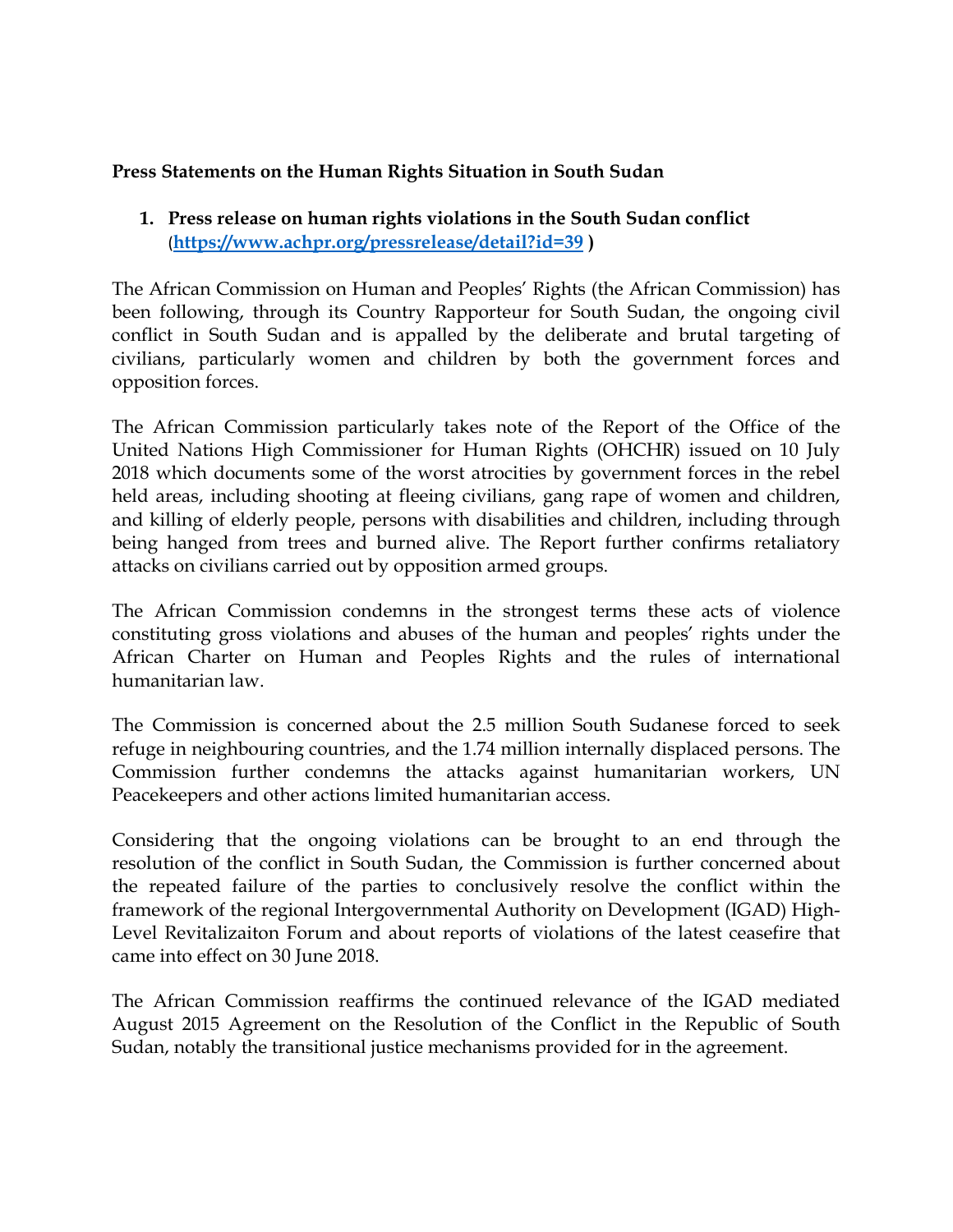The Commission reaffirms as <sup>a</sup> fundamental right of all peoples the right to national peace and security guaranteed under Article 23 of the African Charter on Human and Peoples' Rights (African Charter), as well as the right of human beings to respec<sup>t</sup> for their life, integrity of their person (Article 4) and the prohibition of torture, cruel, inhuman and degrading treatment (Article 5). The Commission also affirms the principle of distinction under international humanitarian law, which absolutely prohibits attacks against civilians.

The African Commission:

1. Reminds the governmen<sup>t</sup> of South Sudan that it bears primary responsibility for protecting civilians, including those in the rebel held areas, for ensuring that its forces completely cease the targetting of civilians and for investigating and holding those responsible accountable;

2. Urges IGAD and its Special Envoy for the South Sudan Peace process as well as the African Union to explicitly require as par<sup>t</sup> of the ceasefire and the peace talks, total abstention from and rejection of attacks against civilians; and to include attacks against civilians and violations of international humanitarian law among the indicators for monitoring the ceasefire;

3. Calls on the governmen<sup>t</sup> and the armed opposition to end attacks against humanitarian actors and to ensure unrestricted humanitarian access for bringing life saving aid to the internally displaced and others in need of humanitarian assistance;

4. Underscores the supreme importance of the conclusive resolution of the conflict through the ongoing peace process under the auspices of IGAD for ending the violations and suffering that the civilian population continues to endure;

5. Urges the AU to pu<sup>t</sup> in place <sup>a</sup> mechanism for documenting the identities of civilian authorities and military commanders, both in the governmen<sup>t</sup> and the armed opposition, who are responsible for or failed to stop attacks against civlians; and

6. Calls on IGAD, the AU and the South Sudan Government and the other Parties to the August 2015 IGAD Agreement, to urgently pu<sup>t</sup> in place <sup>a</sup> process for the implementation of the transitional justice mechanisms provided for in the 2015 Agreement and in this regard urges them to cooperate, as stipulated in the 2015 Agreement, with the African Commission on Human and Peoples' Rights for putting in place such <sup>a</sup> process, including on the operationalization of the truth, reconciliation and healing commission.

**Honourable Commissioner Solomon Ayele Dersso, Commissioner Rapporteur for the Republic of South Sudan**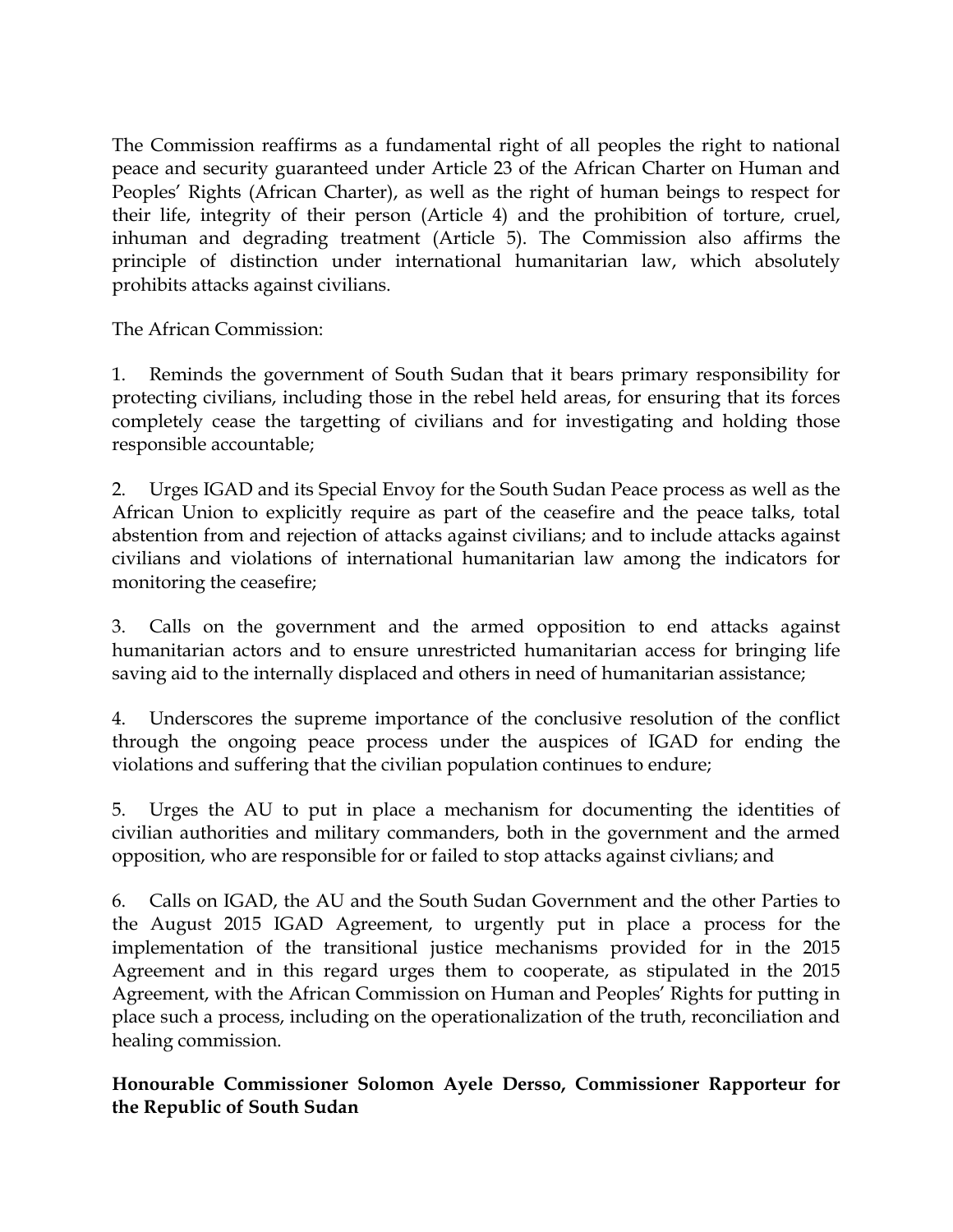#### **Banjul, 12 July 2018**

### **2. Press Statement on the human and peoples' rights situation in South Sudan (<https://www.achpr.org/pressrelease/detail?id=479> )**

The African Commission on Human and Peoples' Rights continues to follow closely the situation in South Sudan.

The African Commission remains concerned about the consequences of nonimplementation of the Revitalized Peace Agreement on the Resolution of the Conflict in South Sudan of September 2018 and the occasion that this has created for the perpetration of human and peoples' rights violations andFthe vacuum of responsibility it has created for respecting and ensuring respec<sup>t</sup> for human and peoples' rights in South Sudan.

The African Commission welcomes the political will that the leaders of the parties to the September 2018 revitalized peace agreemen<sup>t</sup> showed and their affirmation of their agreemen<sup>t</sup> to proceed the formation of the Government of National Unity at the end of the extended pre-transitional period which is on <sup>22</sup> February. This is <sup>a</sup> key milestone for the implementation of important aspects of the peace agreemen<sup>t</sup> entailing critical institutional and governance reforms and transitional justice mechanisms.

The African Commission remains concerned about the human and peoples' rights situation in South Sudan as reported and documented by South Sudanese and international organizations, the UN Commission on Human Rights in South Sudan and South Sudanese and International media.

The African Commission reminds the South Sudanese authorities and the parties to the September 2018 revitalized Peace agreemen<sup>t</sup> that they bear responsibility for respecting the human and peoples' rights of South Sudanese. In this regard, the Commission urges that the GNU upon its establishment prioritizes the adoption of measures for ending both the incidents of violations of human and peoples' rights and the impunity resulting from the lack of investigation and prosecution of reported acts of violations.

Recalling its resolution on South Sudan ACHPR/Res.428(LXV)2019 adopted during the 65th ordinary session, the African Commission also calls on the GNU to initiate the necessary legislative, institutional and budgetary measures for the complementary implementation of all the transitional justice mechanisms of Chapter <sup>V</sup> of the Revitalized Peace Agreement.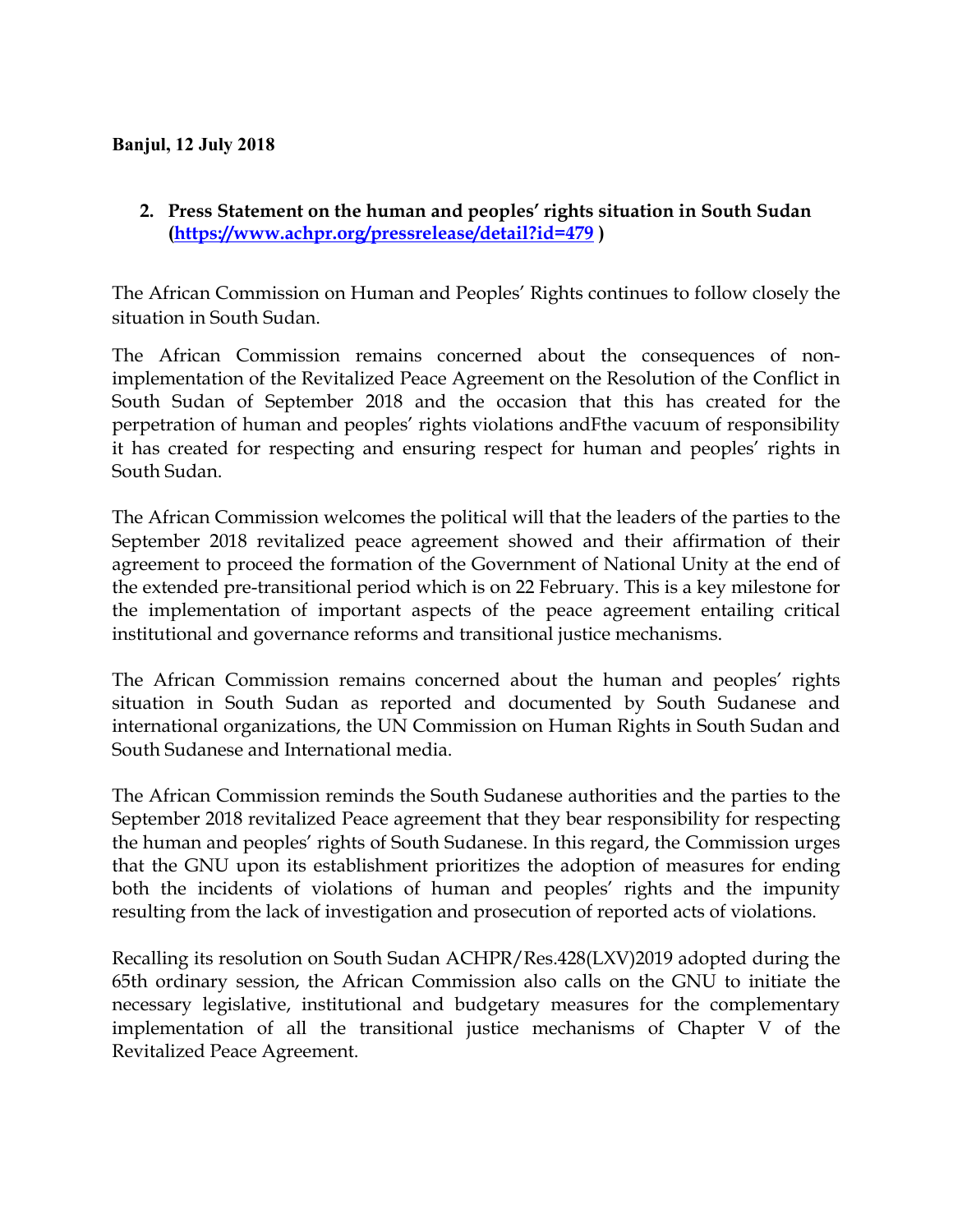The African Commission urges the parties to implement the transitional period measures and processes envisaged in the Revitalized Peace Agreement, including the accountability and remedial measures envisaged under Chapter <sup>V</sup> of the Revitalized Peace Agreement, with the utmost responsibility and compromise and for upholding the rights and interests of the peoples of South Sudan, who bore the brunt of the conflict and the attendant violations for all these years.

The African Commission also calls on the GNU, the Intergovernmental Authority on Development, the AU and the UN to initiate and implement collective measures envisaged in the AU Transitional Justice Policy and the complementary African Commission'<sup>s</sup> Study on Transitional Justice including provision of humanitarian assistance, medical and psychosocial support, and social and economic rehabilitation assistance for those affected by the conflict including notably women and children, and other assistance for the free return of internally displaced persons and refugees.

Finally, the Commission reiterates its reques<sup>t</sup> for the GNU of South Sudan to invite it to undertake <sup>a</sup> human rights protection mission in the country.

3. **Press Statement of the African Commission on Human and Peoples' Rights on preventing the relapse of South Sudan into conflict (<https://www.achpr.org/pressrelease/detail?id=454> )**

The African Commission on Human and Peoples' Rights (the Commission), through its Country Rapporteur for South Sudan, Commissioner Solomon Ayele Dersso, has been following with concern the challenges facing the implementation by the parties, of the September 2018 Revitalized Agreement on the Resolution of the Conflict in South Sudan (R-ARCSS).

The Commission expresses its serious concern about the imminent risk of relapse of the country into violence, which would certainly lead to another round of death and displacement of civilians. While only <sup>a</sup> few days are left before the deadline for the formation of the revitalized governmen<sup>t</sup> of national unity and the start of the transitional period on <sup>12</sup> November, progress has not been made in the implementation of two key pre-transitional tasks, notably security arrangements and the number of states as well as internal boundaries of states.

The Commission deplores the intransigence and lack of concern of the parties to the R-ARCSS in relation to the plight of the people of South Sudan, leading to the absence of <sup>a</sup> consensual timeline and the requisite minimum conditions for the formation of <sup>a</sup> stable governmen<sup>t</sup> of national unity by the current deadline.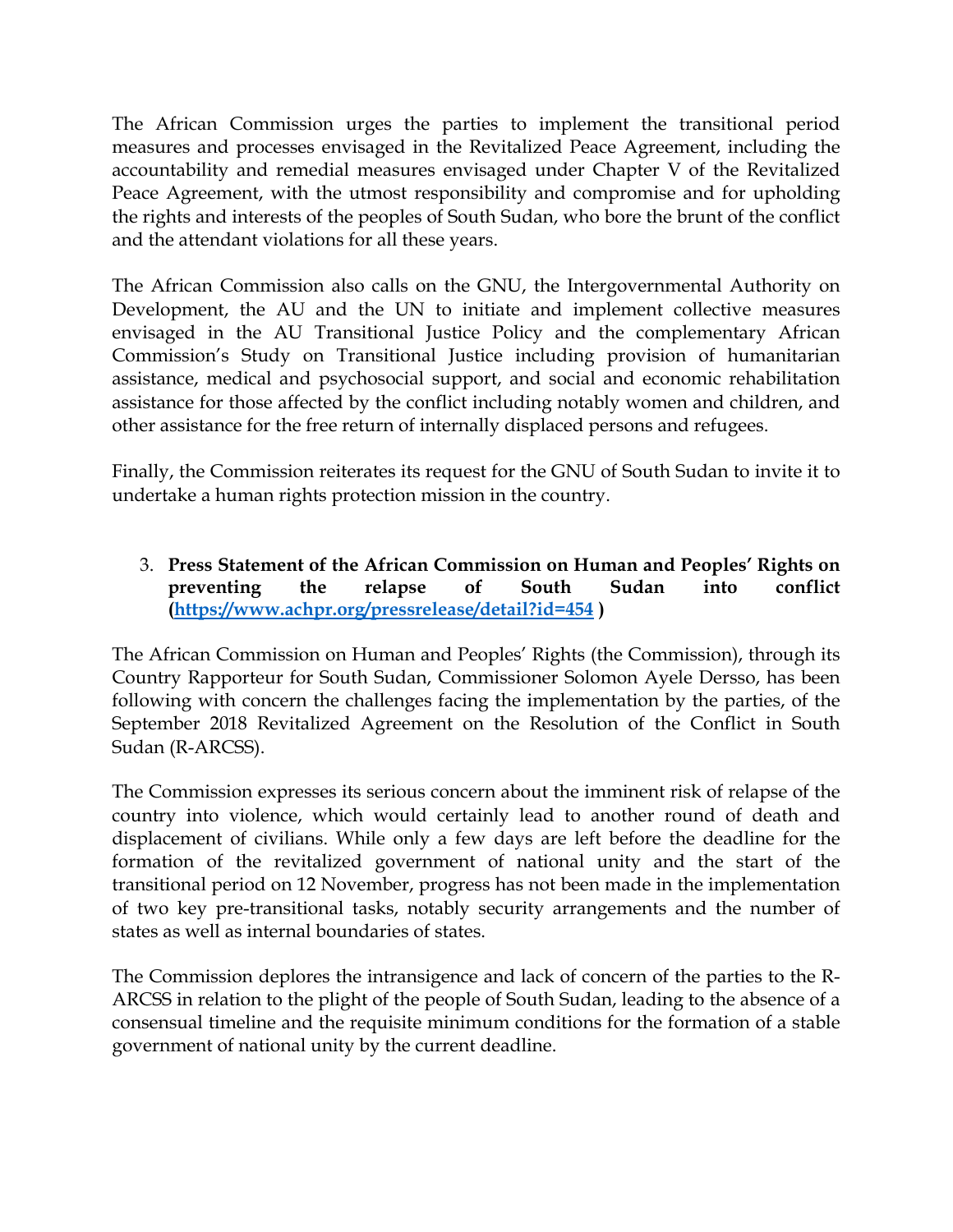The Commission notes with concern the disagreement between the parties to the R-ARCSS (namely the Government of South Sudan'<sup>s</sup> President Salva Kiir and the Sudan People'<sup>s</sup> Liberation Movement in Opposition (SPLM-IO)) on the formation of the revitalized governmen<sup>t</sup> of national unity by the deadline of <sup>12</sup> November 2019. While one side is inclined to proceed with the plan of forming the governmen<sup>t</sup> of national unity by <sup>12</sup> November, the other has called for the resolution of the dispute over the implementation of the two key pre-transitional tasks before the forming of the governmen<sup>t</sup> of national unity and extension of the <sup>12</sup> November deadline.

The Commission is particularly alarmed that the inevitable disagreement that will result from formation of the governmen<sup>t</sup> of national unity before progress is made in respec<sup>t</sup> of the two key pre-transitional tasks, will create conditions that jeopardise the lives and peace of the South Sudanese people.

In light of the above, the Commission:

- 1. Strongly urges the political leaders in South Sudan to place the protection and promotion of human rights of the South Sudanese people at the centre of all negotiations towards sustainable peace and development;
- 2. Reminds the Government of South Sudan and the SPLM-IO as parties to the R-ARCSS that the right of all peoples to national and international peace and security under the African Charter on Human and Peoples' Rights entails that they bear primary responsibility for the peace of South Sudanese;
- 3. Urges the parties to avoid resort to unilateral measures that endanger the peace agreemen<sup>t</sup> and push the country back to violent conflict, and to this end, to engage constructively to achieve meaningful progress in respec<sup>t</sup> to the two key pre-transitional tasks; and
- 4. Calls on the Inter-Governmental Authority on Development (IGAD) in collaboration with the African Union and others supporting the South Sudan peace process to facilitate consensus between the South Sudanese parties on the number and boundaries of states and for <sup>a</sup> mutually agreed timeline for the unification of their armed units into <sup>a</sup> unified army, as necessary steps for preventing recurrence of armed violence and the ensuing violations of the rights of South Sudanese, including women and children.

### **Commissioner Solomon Ayele Dersso, Chairperson of the African Commission**

**Commissioner Rapporteur for the Republic of South Sudan and Focal Person of the Commission on Human Rights in Conflict Situations**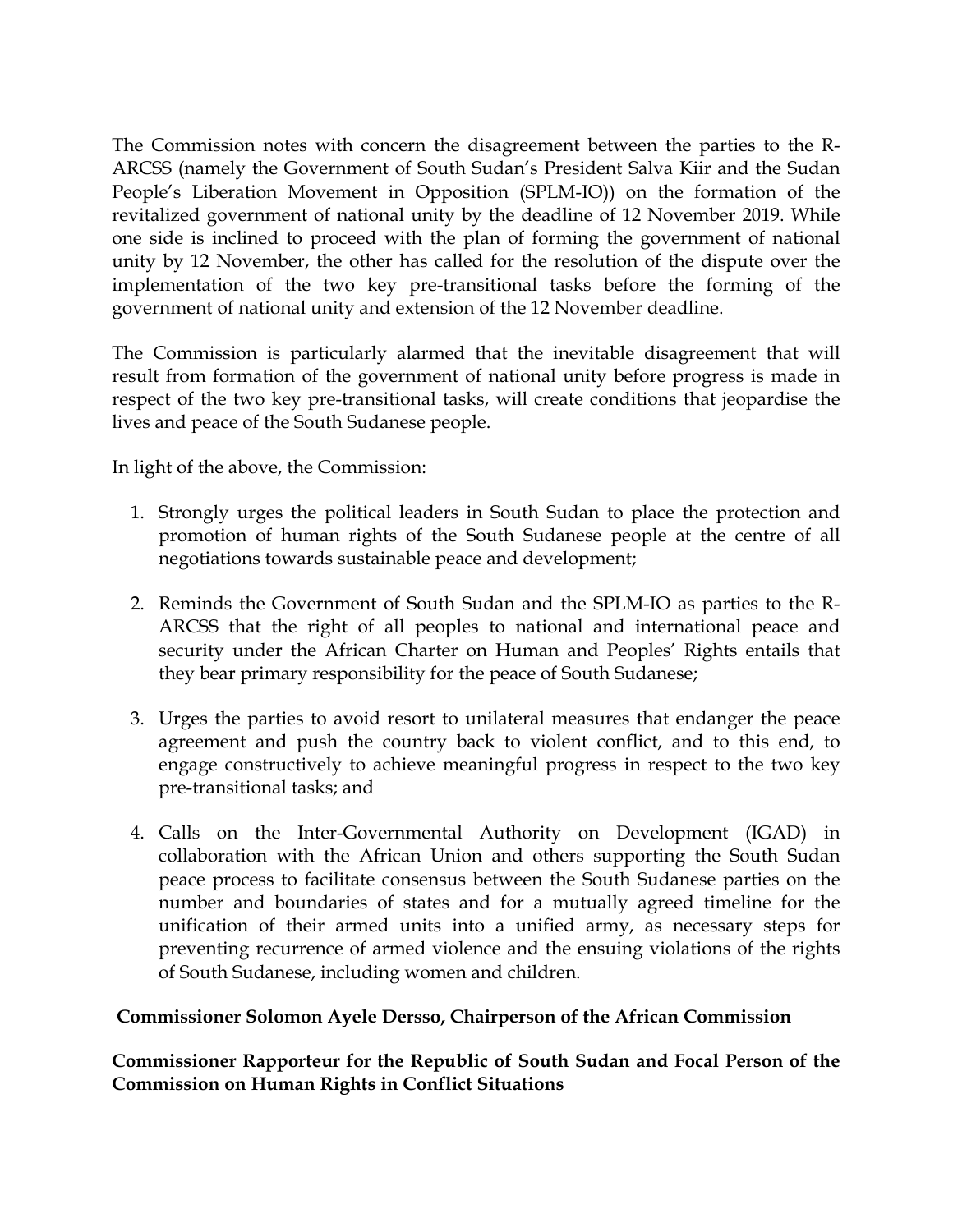## **4. Statement on the human rights situation in South Sudan (<https://www.achpr.org/pressrelease/detail?id=514> )**

The African Commission on Human and Peoples' Rights (the African Commission), through the Country rapporteur for human rights in South Sudan, is following closely the human rights situation in South Sudan. The Commission is in particular concerned about the human rights issues relating to the novel coronavirus (COVID19 and the impact it is having on the transitional process.

The African Commission is concerned that COVID-19 further undermines the already weak system of protection of the right to health in South Sudan characterized by <sup>a</sup> health care system in which only less than half of the state's healthcare facilities are functioning, and, of those, many are both understaffed and poorly equipped and by acute shortage of health care workers and departure of humanitarian actors due to COVID-19.

The African Commission notes that 1,916 cases of COVID-19 cases, 35 deaths due to the virus, and 190 recoveries have been reported in South Sudan. While the African Commission, as stated in its statement of 24 March 2019 on COVID19 in Africa, affirms that the Government of South Sudan has primary responsibility for instituting public health measures for protecting the public from COVID-19, it is concerned that the members of the High-Level Task Force that the Government established to coordinate and lead the response against the pandemic have become infected with the virus.

The African Commission is further concerned that COVID-19 exacerbates existing human rights, humanitarian and security challenges in the country. The African Commission is in particular concerned about reports of spike in gender-based violence and sexual violence targeting women and girls and incidents of arbitrary arrests, illtreatment and excessive use of force by security force and the impact of the closure of schools and other measures on the right to education and access to basic needs.

The African Commission also expresses its concern about the threat that COVID-19 poses particularly on the most vulnerable members of society including women, children and internally displaced persons (IDPs)who are disproportionately affected by pre-existing conditions of insecurity, lack of access to services and humanitarian crisis including food insecurity. In this respect, the African Commission expresses its alarm at the risk of the spread of COVID-19 following the reported spread of the virus in the United Nations Protection of Civilian sites in the capital city, Juba and in Unity State and the dire threat such spread poses to the health and life of IDPs, including the approximately 150,000 people who are sheltered in UN civilian protection sights.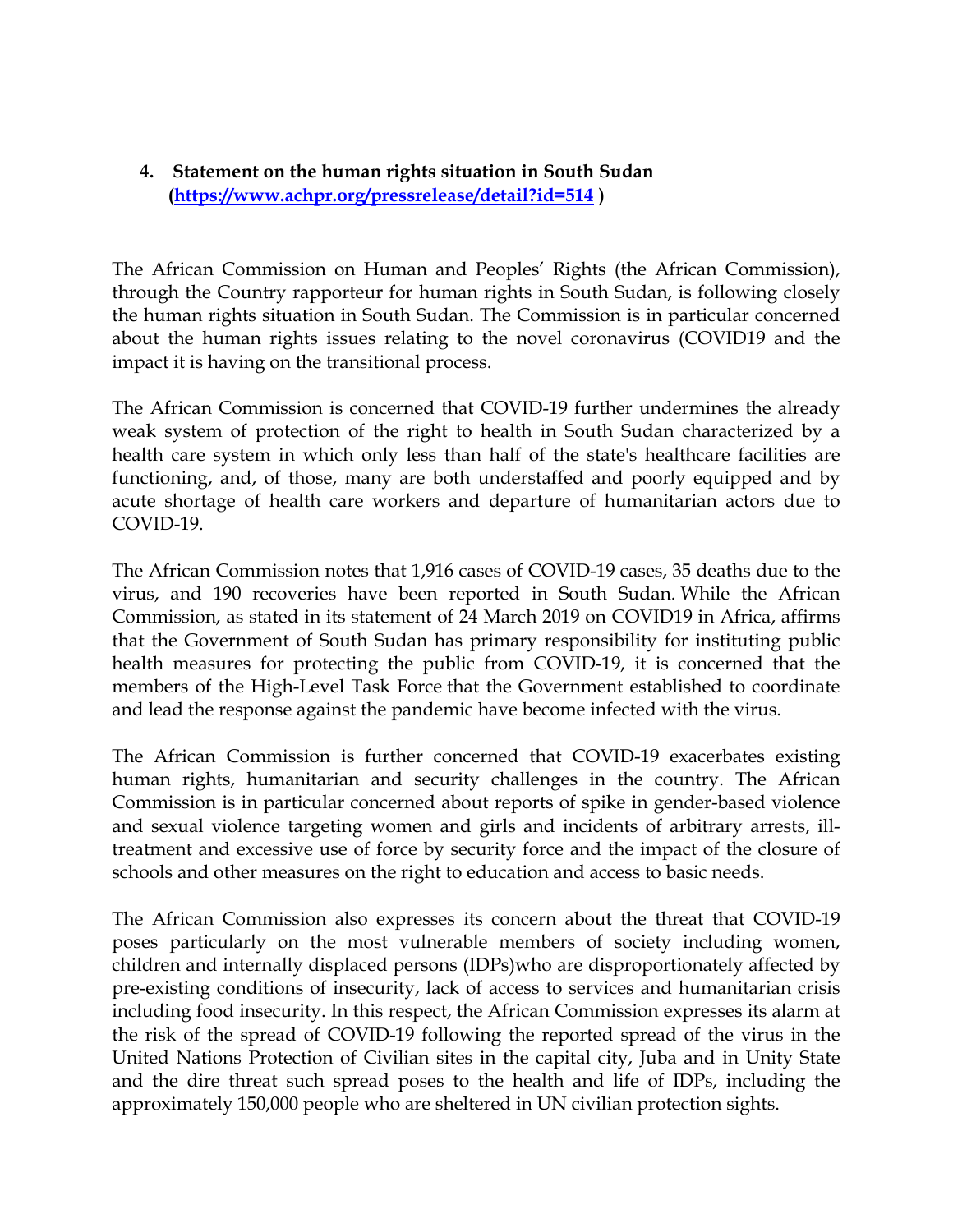The African Commission is also concerned about the negative impact of COVID-19 on the peace process and the implementation of the transitional process in South Sudan and on humanitarian access due to the disruption of humanitarian supply chains and humanitarian actors. Emerging in <sup>a</sup> context of insecurity and local violence in various parts of the country, the Commission is concerned about reports of over 400 incidents of community violence that has been reported between January and May 2020 and about on-going hostilities, including between Government forces and the National Salvation Front forces in Central Equatoria in violation of the Cessation of Hostilities Agreement and peace efforts made in Rome.

The African Commission urges the Government of South Sudan:

- To comply with the African Commission'<sup>s</sup> statement of <sup>24</sup> March on human rights based effective response to COVID-19 in Africa;
- To implement localized response by implementing public health measures in high risk areas;
- To sustain momentum in the implementation of the Revitalized Agreement on the Resolution of the Conflict in South Sudan (R-ARCSS) and fast track the constitution of infrastructures of governance including finalization of agreemen<sup>t</sup> between the parties to the South Sudan peace agreemen<sup>t</sup> on the establishment of the leadership structures at the state and local governmen<sup>t</sup> levels for ensuring effective system of governance;
- To ensure unhindered access to the provision of humanitarian assistance, including in the provision of health care services for IDPs and maintain close working relationship with the UN mission in the country and suppor<sup>t</sup> measures to contain the spread of COVID-19 in the UN POC sites;
- To ensure full operation of human rights monitoring and reporting and provide protection and suppor<sup>t</sup> for those who suffered violations including notably in the provision of psycho-social and medical assistance to women and children affected by gender-based and sexual violence;
- To take leadership for stopping hostilities and upholding the ceasefire which is necessary to avoid forced conscription including of children, unnecessary loss of lives and the worsening of the humanitarian situation in South Sudan.

# **5. Communiqué de presse sur la situation des droits de l'homme en République du Soudan du Sud [\(https://www.achpr.org/fr\\_pressrelease/detail?id=128](https://www.achpr.org/fr_pressrelease/detail?id=128) )**

La Commission Africaine des Droits de l'Homme et des Peuples (la Commission) <sup>a</sup> constaté, avec consternation, la détérioration de la situation des droits de l'homme au Soudan du Sud qu<sup>i</sup> <sup>a</sup> eu des répercussions énormes sur la paix, la sécurité et la stabilité dans la région.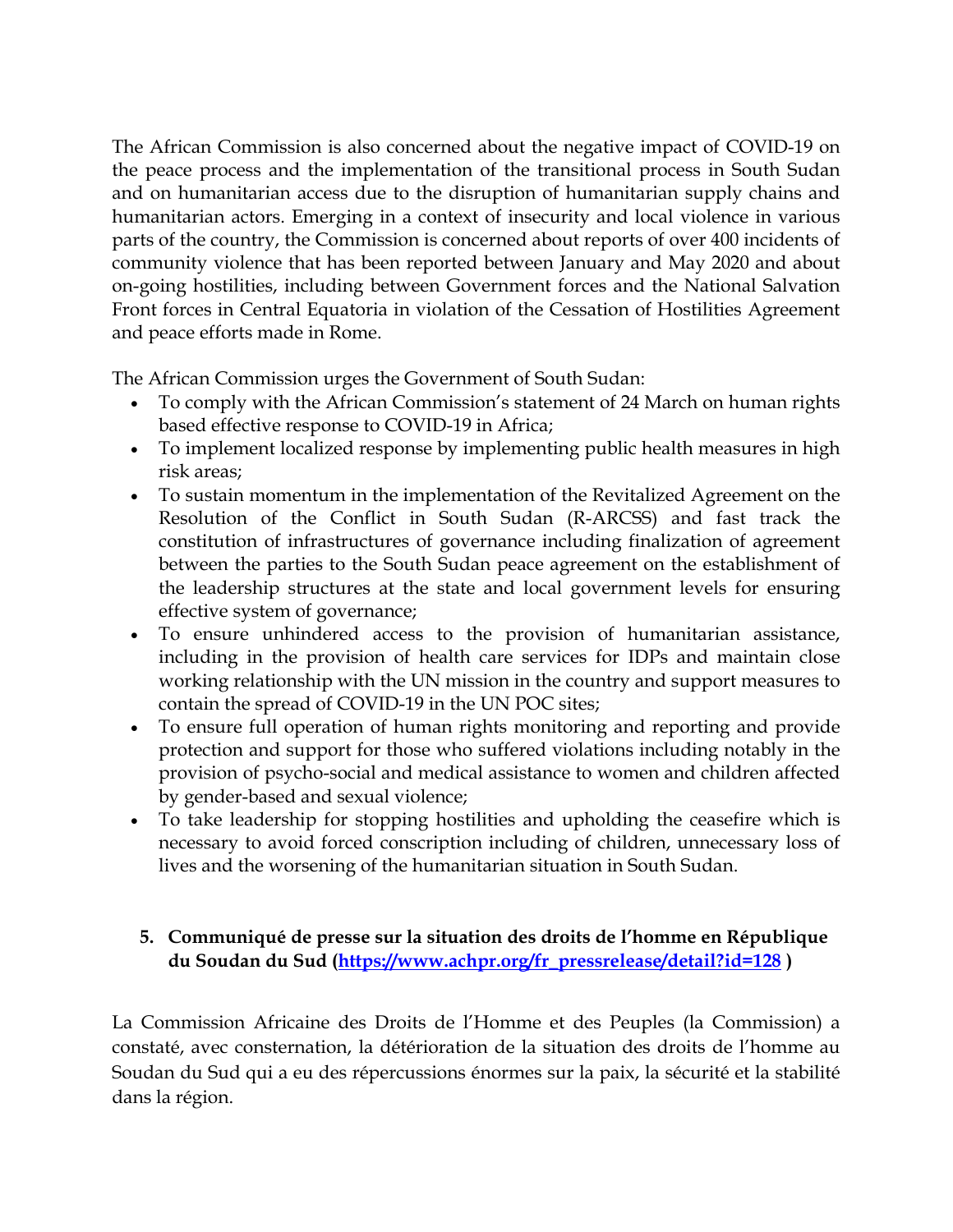La Commission condamne fermement les récentes attaques ciblant les personnes déplacées, les ambassades africaines, le complexe des Nations Unies et la population civile, et demande au gouvernemen<sup>t</sup> du Soudan du Sud d'assurer leur pleine protection.

La Commission appelle <sup>à</sup> la cessation des hostilités ainsi que la mise en <sup>œ</sup>uvre et le respec<sup>t</sup> de l'Accord de Paix d'Addis-Abeba par toutes les parties concernées. La Commission leur conseille en outre de déposer les armes et de mettre fin <sup>à</sup> tout acte de violation de l'intégrité physique et morale de la population.

Rappelant son mandat de promotion et de protection des droits de l'homme et des peuples en vertu de la Charte africaine des droits et de l'homme et des peuples (la Charte africaine), la Commission appelle le gouvernemen<sup>t</sup> du Soudan du Sud <sup>à</sup> respecter les droits garantis par la Charte africaine et d'autres instruments des droits de l'homme auxquels le Soudan du Sud est partie et de <sup>s</sup>'abstenir de toute action susceptible de menacer les droits fondamentaux de sa population.

La Commission exhorte le Soudan du Sud <sup>à</sup> prendre toutes les mesures nécessaires pour assurer la sûreté et la sécurité de sa population, mais aussi pour respecter et réaliser leur droit <sup>à</sup> la paix, tel que prévu par l'article 3 (f) de l'Acte constitutif de l'Union africaine.

Enfin, la Commission exhorte l'Union africaine, l'IGAD et la Communauté internationale <sup>à</sup> encourager toutes les parties prenantes et les parties <sup>à</sup> l'accord de paix <sup>à</sup> assurer une issue pacifique <sup>à</sup> la crise ainsi que la relance du processus de paix en cours.

# **Banjul, <sup>14</sup> juillet 2016**

**6. Déclaration de la Rapporteure spéciale sur les Réfugiés, les Demandeurs d'asile, les Personnes déplacées et les Migrants en Afrique, <sup>à</sup> l'occasion de la Célébration de la Journée mondiale des Réfugiés, 2018 ([https://www.achpr.org/fr\\_pressrelease/detail?id=46](https://www.achpr.org/fr_pressrelease/detail?id=46) )**

La Rapporteure Spéciale sur les Réfugiés, les Demandeurs d'asile, les Personnes déplacées et les Migrants en Afrique, **l'honorable Commissaire Maya Sahli-Fadel**, voudrait en cette journée mondiale pour les réfugiés, rappeler aux Etats et <sup>à</sup> tous les acteurs intervenants dans l'accueil, la protection et la prise en charge des réfugiés, l'importance de redoubler d'efforts en vue de l'amélioration de la situation des réfugiés.

La Rapporteure Spéciale, rappelle que la protection et le respec<sup>t</sup> des droits des réfugiés, plus qu'un devoir sont une obligation pour les Etats, mais également pour leurs citoyens.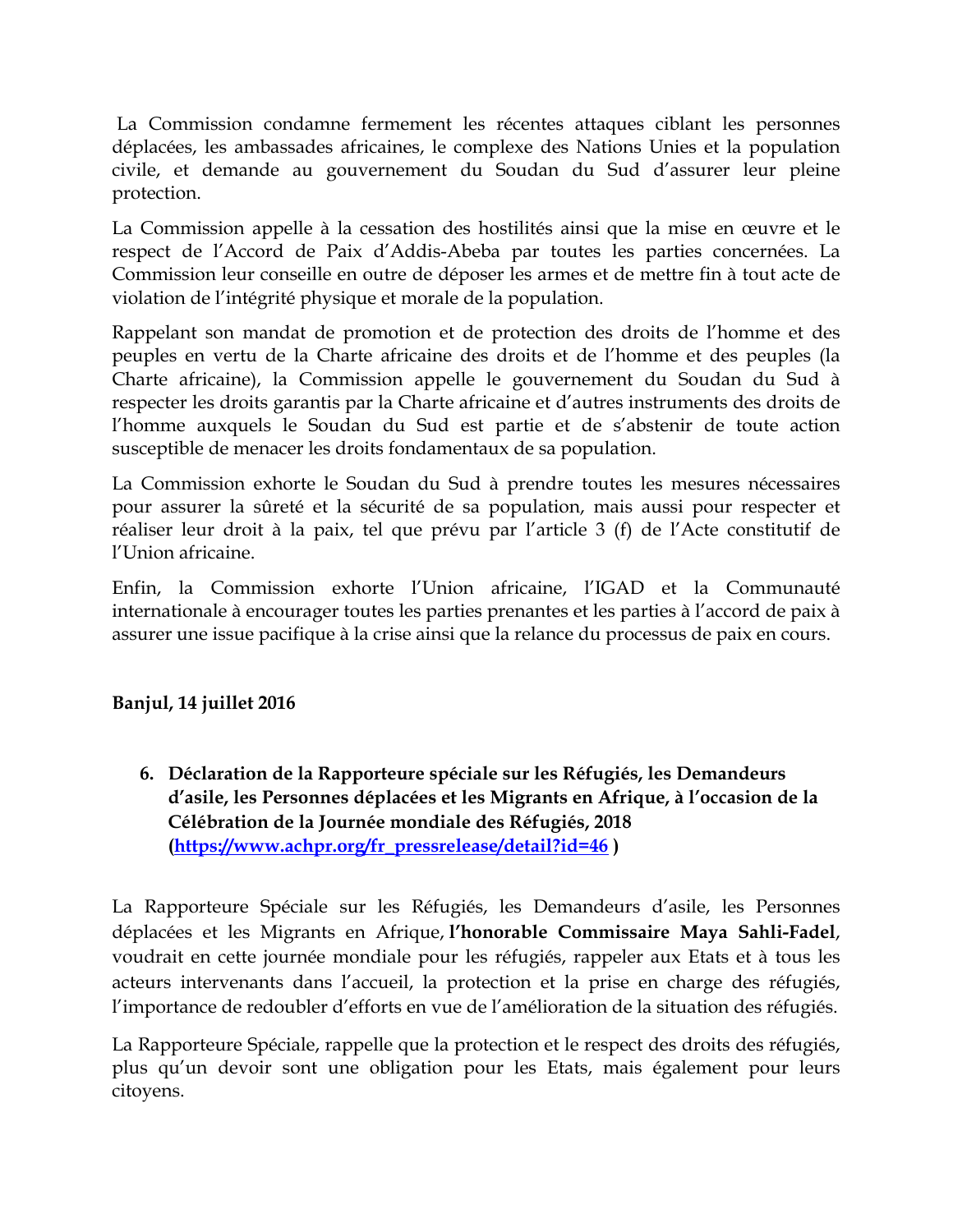Dans le monde entier et particulièrement en Afrique, plusieurs milliers de personnes fuient leur foyer afin de trouver refuge ailleurs et tenter tant bien que mal de poursuivre le cours de leur vie ou d'essayer de la recommencer. Nous voulons saluer le courage et la résilience de ces personnes.

La situation des réfugiés en Afrique, demeure constante, avec un afflux continu des réfugiés venant des pays tels que le Soudan du sud, la Somalie, la République Démocratique du Congo (RDC), le Cameroun, le Nigéria , le Tchad et le Niger entre autres. Cet afflux est lié notamment <sup>à</sup> l'insécurité qu<sup>i</sup> règne dans ces pays ou dans certaines de leurs régions.

La question de l'accueil des réfugiés pose également le problème de la charge importante pour les pays et communautés d'accueil qu<sup>i</sup> vivent déjà dans un contexte d'extrême pauvreté et de vulnérabilité; ce qu<sup>i</sup> affecte toute politique de développement. En effet, des pays comme l'Ouganda continuent de recevoir des réfugiés de la RDC et du Soudan du sud, malgré les difficultés qu'ils rencontrent <sup>à</sup> les accueillir correctement.

En ce qu<sup>i</sup> concerne les réfugiés de long terme, dans les camps au Kenya, la pauvreté et la sècheresse les menacent ces derniers, <sup>à</sup> Djibouti leur situation pose un réel défi humanitaire et économique aux autorités du pays, tandis que les réfugiés sahraouis dans les camps de Tindouf attendent toujours depuis 40 ans une solution politique <sup>à</sup> la question du Sahraoui occidental.

Célébrez la journée mondiale du Réfugié est plus qu'une commémoration ; <sup>c</sup>'est le lieu pour les Etats africains de réfléchir afin de trouver une solution africaine aux problèmes des réfugiés, et ceci ne peu<sup>t</sup> se faire sans la paix et la sécurité, et en <sup>s</sup>'attaquant aux causes des déplacements forcées ; tout en continuant de garantir aux demandeurs d'asile et aux réfugiés un accueil et une protection dans le respec<sup>t</sup> des droits de l'homme et des obligations conventionnelles internationales et régionales.

A la veille de l'année 2019, année de la célébration du 50eme anniversaire de la convention de l'OUA de 1969, et l'adoption <sup>à</sup> venir du Pacte mondial sur les réfugiés en décembre 2018, il est temps de traduire les engagements en actions, rechercher des solutions globales pour en finir avec la précarité, l'insécurité et l'instabilité.

Des générations entières d'hommes de femmes et d'enfants réfugiés <sup>n</sup>'ont aucun espoir d'avenir car limitées dans leurs actions par leur statut de réfugié. Nous devons nous souvenir qu'être réfugié <sup>n</sup>'est pas un choix, mais une fatalité <sup>à</sup> laquelle tout être humain <sup>à</sup> un moment ou un autre de sa vie peu<sup>t</sup> être confronté. Il est donc important de <sup>s</sup>'assurer que les droits du réfugié et particulièrement ceux inhérents <sup>à</sup> la dignité humaine soient respectés.

Les réfugiés doivent jouir de la protection du droit international humanitaire et des droits de l'homme sans discrimination. Gardons toujours <sup>à</sup> l'esprit qu'un jour, nous pourrions être l'une de ses personnes. Aussi il est impératif de <sup>s</sup>'assurer que les demandeurs d'asile et les réfugiés ne subissent aucun mauvais traitement ou exaction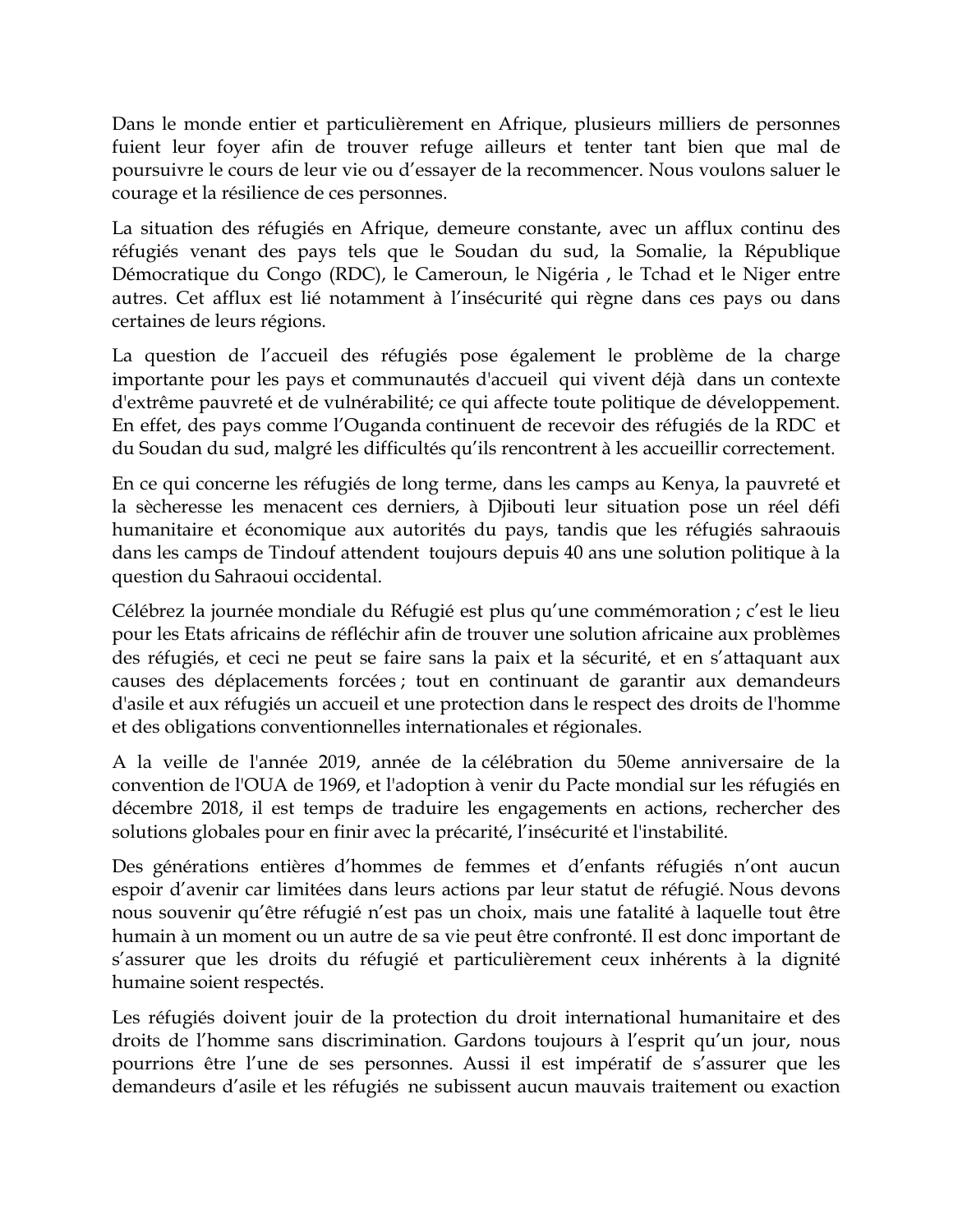dans les centres d'accueils ou de rétention. Traitons-les comme nous souhaiterions l'être dans les mêmes circonstances.

La Rapporteure spéciale remercie les pays qu<sup>i</sup> ont offert leur hospitalité et leur solidarité aux réfugiés vivant sur leur territoire, et appelle tous les Etats africains <sup>à</sup> contribuer collectivement aux coûts liés <sup>à</sup> l'accueil des réfugiés, conformément au principe de la solidarité africaine et <sup>à</sup> la coopération internationale, tel que stipulé dans la Convention de l'OUA de 1969.

La Rapporteure Spéciale invite les Etats <sup>à</sup> adopter des cadres législatifs et <sup>à</sup> renforcer ceux déjà existants pour une meilleure protection des réfugiés en <sup>s</sup>'assurant du respec<sup>t</sup> du principe de non refoulement et <sup>à</sup> <sup>s</sup>'ouvrir <sup>à</sup> l'accueil des demandeurs d'asile et des réfugiés qu'ils doivent considérer comme un potentiel économique et non un danger sécuritaire.

Elle appelle plus particulièrement les Etats africains <sup>à</sup> intensifier leurs efforts de collaboration dans la recherche de solutions durables, notamment pour les réfugiés de long terme, qu<sup>i</sup> peuven<sup>t</sup> constituer une valeur ajoutée positive dans la dynamique économique des pays hôtes.

Elle voudrait également remercier toutes les personnes qu<sup>i</sup> <sup>œ</sup>uvrent <sup>à</sup> l'accueil et l'accompagnemen<sup>t</sup> des réfugiés au quotidien.

### **Banjul le 20 juin 2018**

# **7. Letter of Concern to the Republic of South Sudan (<https://www.achpr.org/pressrelease/detail?id=12> )**

The Commissioner Rapporteur on the Human Rights Situation in the Republic of South Sudan transmitted <sup>a</sup> Letter of Concern to the President of the Republic of South Sudan regarding rising attacks against women, including brutal acts of rape. The Letter of Concern in particular highlighted the concern of the Commission in relation to the more than 150 women, including pregnan<sup>t</sup> women, children and old persons, who come forward to seek medical assistance after they were raped, sexually attacked, beaten and robbed of their belongings in Bentiu between the end of November and beginning of December 2018.

**8. The African Commission hails South Sudan'<sup>s</sup> decision to implement the transitional justice chapter of South Sudan'<sup>s</sup> Peace Agreement (<https://www.achpr.org/news/viewdetail?id=218> )**